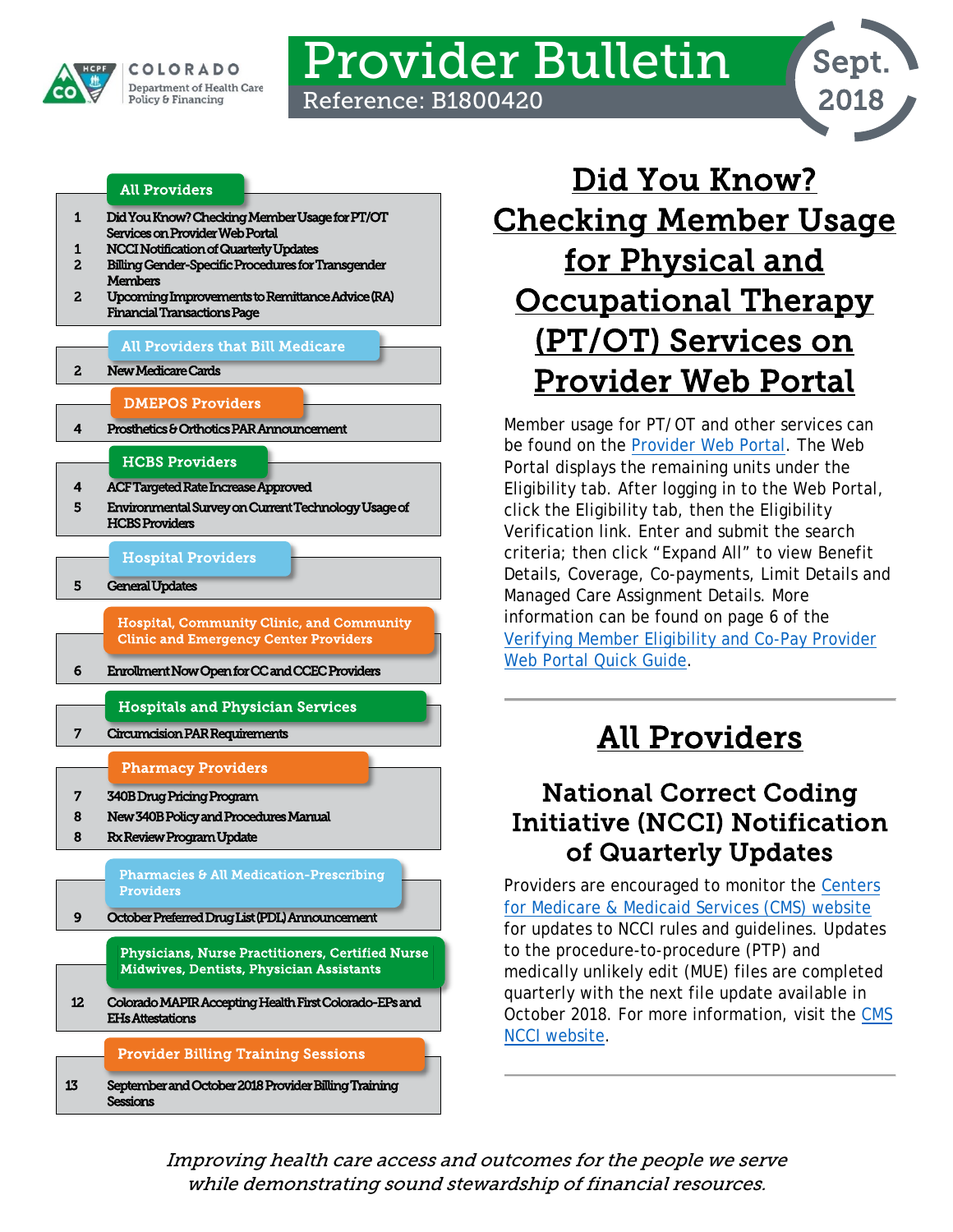# <span id="page-1-0"></span>Billing Gender-Specific Procedures for Transgender Members

Many procedures that are restricted to a transgender member's assigned sex at birth will still be medically necessary after legally changing their gender.

If a gender-specific procedure conflicts with the member's identified gender in the Colorado Benefits Management System (CBMS), please follow the billing guidance below:

- **CMS-1500/837P Claims:** Attach the KX modifier to the appropriate line items.
- **UB-04/837I Claims:** Attach condition code 45 to indicate a procedure is medically necessary despite a gender conflict.

These two identifiers are consistent with Medicare billing guidance.



The Colorado interChange will continue to deny these claims; however, the KX modifier and condition code 45 will allow the Department of Health Care Policy & Financing (the Department) to identify and reprocess these claims on a monthly basis. The Department will notify providers when this process becomes automated. Until that time, please follow the guidance outlined above.

Contact Jessica Pekala at Jessica. Pekala@state.co.us with any questions.

# <span id="page-1-1"></span>Upcoming Improvements to Remittance Advice (RA) Financial Transactions Page

Many providers have contacted the Department and DXC Technology (DXC) with questions about how to reconcile claim adjustments reflected on RAs. Based on provider feedback, DXC and the Department are making updates to the Financial Transactions page of the RA to provide additional payment and recoupment information.

These changes will be implemented in the coming weeks, and updates will be provided in future provider bulletins and email communications.

<span id="page-1-3"></span>[Sign up here and select email list "00 -](https://visitor.r20.constantcontact.com/manage/optin?v=001S8e9mo0MpsE86DXgcWe4GkDAjM7AJsvlWnu_x2Rq4lJLrRo_JIR6VH_FPl-PSk69nMuCPyl-pMQhm1PeAN36FMGYk9hWzpfrgLNOYNso0Hs=) All Provider Emails" to receive future communications on these upcoming changes.

# All Providers that Bill Medicare

# New Medicare Cards

<span id="page-1-2"></span>The Centers for Medicare & Medicaid Services (CMS) has begun implementing a fraud prevention initiative that removes Social Security Numbers (SSNs) from all Medicare cards. The new Medicare Beneficiary Identifier (MBI) will replace the SSN-based Health Insurance Claim Number (HICN) on new Medicare cards for Medicare transactions such as billing, eligibility status and claim status. Much like an SSN, an MBI should be treated as Protected Health Information (PHI).

Each person enrolled in Medicare will be assigned a new MBI, which is an 11-character identifier made up of numbers and upper-case letters; and will be mailed a new Medicare card. CMS began mailing new Medicare cards in April 2018 and plans to meet the Congressional deadline for replacing all Medicare cards by April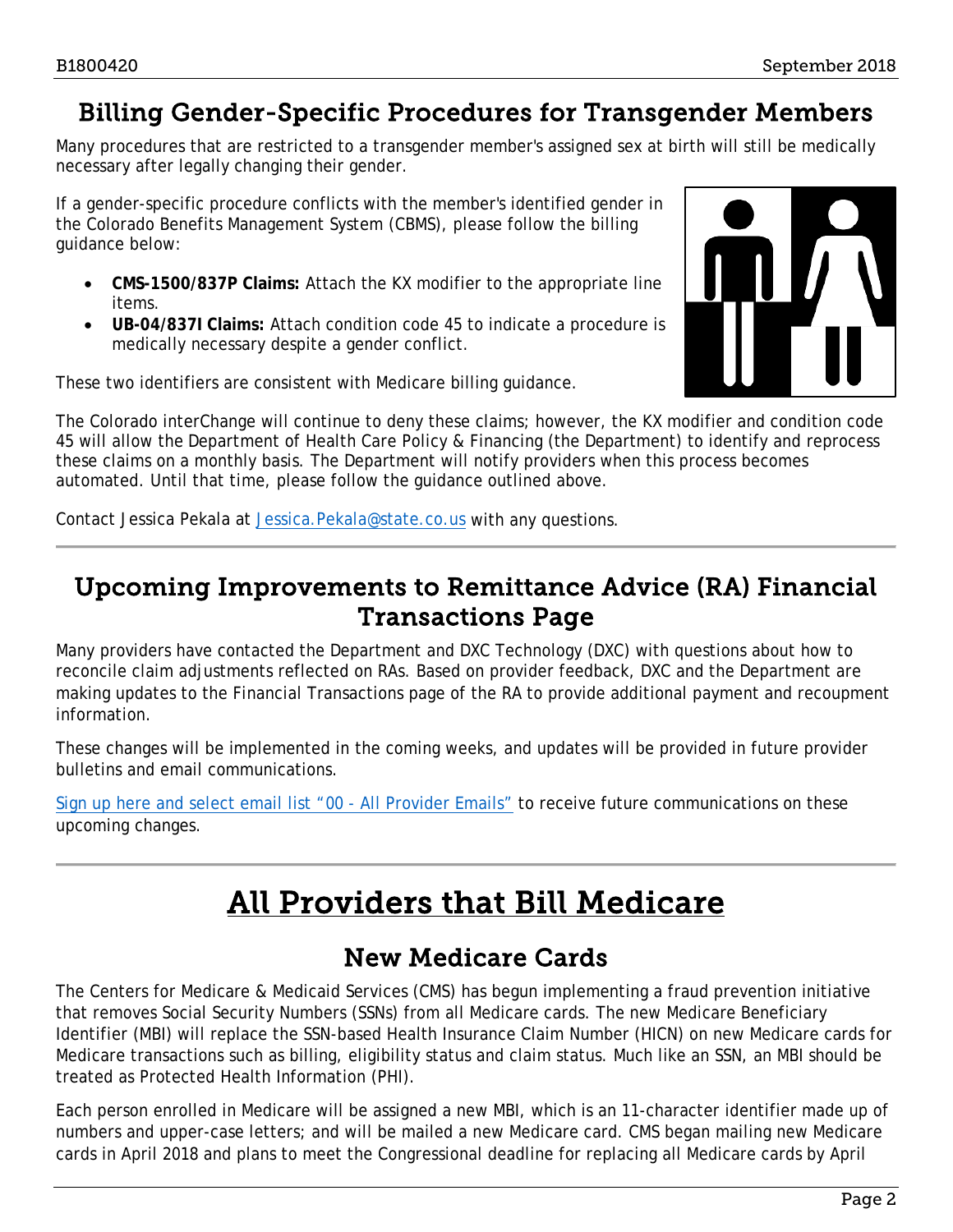2019. For more information on the MBI format and logic, refer to the Understanding the Medicare [Beneficiary Identifier \(MBI\) Format document.](https://www.cms.gov/Medicare/New-Medicare-Card/Understanding-the-MBI.pdf) To see a full timeline for this initiative, refer to the New [Medicare Card Project Milestones document.](https://www.cms.gov/Medicare/New-Medicare-Card/NMC-Timeline.pdf)

## **CMS Transition Period**

The [CMS Transition Period](https://www.cms.gov/Medicare/New-Medicare-Card/Transition-period.html) began April 1, 2018, and will continue through December 31, 2019. During the Transition Period, providers can use either the HICN or the MBI to exchange data and submit claims.



## **How will the MBI Affect Health First Colorado (Colorado's Medicaid Program)?**

Starting January 1, 2020, providers that submit claims where Medicare is the primary payer will have to submit claims using MBIs, regardless of the date the service was rendered. The Department and DXC will keep providers and submitters informed of Colorado interChange updates as they are implemented and any corresponding deadlines throughout the transition period.

## **How to Prepare for the Change**

The Department and DXC are committed to ensuring that payments are not

disrupted for the provider community, nor services for Health First Colorado members. Some suggested steps to prepare for this new change include:

- [Sign up](https://visitor.r20.constantcontact.com/manage/optin?v=001S8e9mo0MpsE86DXgcWe4GkDAjM7AJsvlWnu_x2Rq4lJLrRo_JIR6VH_FPl-PSk69nMuCPyl-pMQhm1PeAN36FMGYk9hWzpfrgLNOYNso0Hs%3D) to receive provider emails from the Department.
- Visit the CMS [New Medicare Cards web page](https://www.cms.gov/Medicare/New-Medicare-Card/index.html#target) and [subscribe](https://public.govdelivery.com/accounts/USCMS/subscriber/new?pop=t&topic_id=USCMS_7819) to receive the CMS MLN Connects® weekly newsletter.
- Attend CMS' quarterly calls to receive additional information. Upcoming calls will be announced in the MLN Connects® newsletter.
- Verify all Medicare members' addresses. Should the address on file differ from the Medicare address found on electronic eligibility transactions, kindly ask the member to contact the [Social Security](https://faq.ssa.gov/en-US/)  [Administration](https://faq.ssa.gov/en-US/) and update his or her Medicare records.
- Help Medicare members adjust to the new Medicare cards. Helpful information can be displayed, such as posters hung around the office, about the new Medicare card once more information is available to help keep members informed.
- Test out the system changes and work with the practice's billing office staff to make sure the office is ready to use the new MBI format.

### **Timeline**

April 1, 2018: CMS Transition Period Begins

• CMS began issuing new cards to beneficiaries.

October 2018: Accepting MBI in the Colorado interChange

- The Colorado interChange will accept transactions containing either HICN or MBI based Medicare IDs. However, the submitted Medicare ID will not be used in processing of the incoming transaction.
- On the 834 and 271 transactions, if a member is enrolled in Medicare and their current Medicare ID is a HICN, then the HICN will be sent on the transaction. If the current ID is an MBI, then the member's current MBI will be sent.
- MBIs (if known to Colorado interChange) are returned on the Provider Web Portal and the Automated Voice Response System (AVRS) responses. If the MBI is not known, then the corresponding HICN will be returned.

April 2019

• CMS will complete issuing new cards to beneficiaries.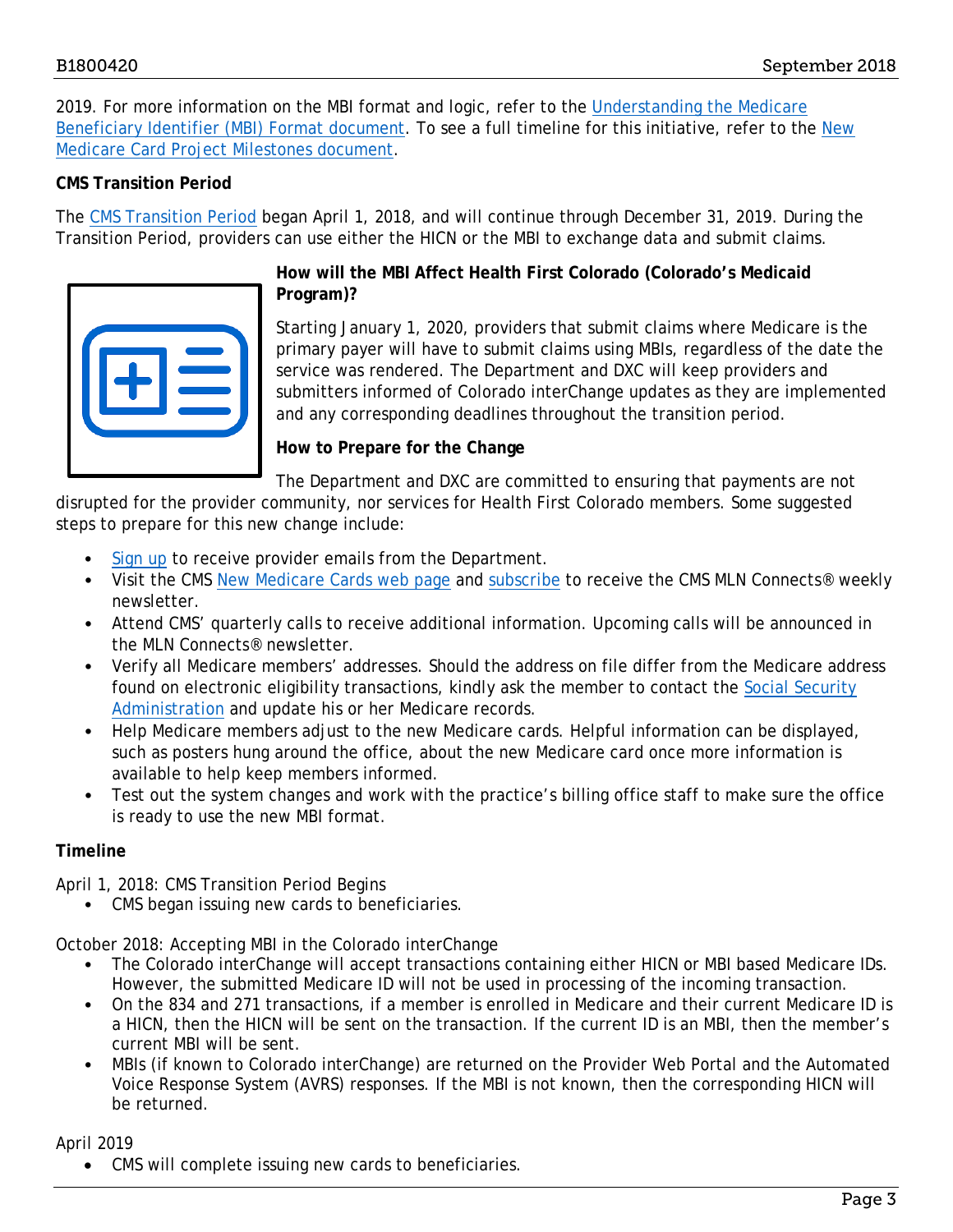January 1, 2020: CMS Transition Period Ends

- On the 834 and 271 transactions, if a member is enrolled in Medicare, only the current MBI will be returned. If a current MBI is not known for a member, then no Medicare ID will be returned.
- Only known MBIs will be returned on the Web Portal and AVRS responses.

**Note:** This implementation timeline is mandated by CMS and can change at any time.

# <span id="page-3-2"></span>Durable Medical Equipment, Prosthetics, Orthotics and Supplies (DMEPOS) Providers:

## <span id="page-3-0"></span>Prosthetics & Orthotics Prior Authorization Request (PAR) Announcement

Effective November 1, 2018, the Department will implement PAR requirements for select prosthetic and orthotic codes, which will be reviewed for medical necessity by the Department's utilization management vendor, eQHealth Solutions, Inc.

Refer to the [Prosthetic and Orthotic Utilization Code List](https://www.colorado.gov/pacific/sites/default/files/Prosthetics%20-%20Orthotics%20PAR%20Utilization%20CODE%20LIST.pdf) for a complete list of codes for PAR review.

Contact the Department's DME division at [HCPF\\_DME@hcpf.state.co.us](mailto:HCPF_DME@hcpf.state.co.us) to provide feedback on the codes or to request additional information.



# <span id="page-3-3"></span>Home and Community Based Service (HCBS) Providers

# <span id="page-3-1"></span>Alternative Care Facility (ACF) Targeted Rate Increase Approved

The targeted provider rate increase for ACF for the HCBS Elderly, Blind and Disabled, and Community Mental Health Supports waivers were approved by Centers for Medicare & Medicaid Services (CMS). The approved targeted rate increase (TRI) is 25% and the new rate effective October 1, 2018, is \$64.90.

The fee schedules located on the [Provider Rates & Fee Schedule web page](https://www.colorado.gov/hcpf/provider-rates-fee-schedule) have been updated to reflect the approved 25% TRI. The Department has updated rates in the Colorado interChange and reimbursement for services on or after October 1, 2018, will reflect the increased rates.

Detailed information about the annual rate updates has been published in past provider bulletins as well as on the [Provider Rates & Fee Schedule web page.](https://www.colorado.gov/pacific/hcpf/provider-rates-fee-schedule) The Department will continue to publish updates in these locations when CMS approval is received for additional HCBS TRIs, rates have been loaded, and mass adjustments have occurred.

#### **"Lower of" Pricing Logic for Rate Increases**

If the Department implements rate increases, claims that were already billed with and paid at a rate lower than the new rate cannot be adjusted for the higher rate. The Department will always use the "lower of"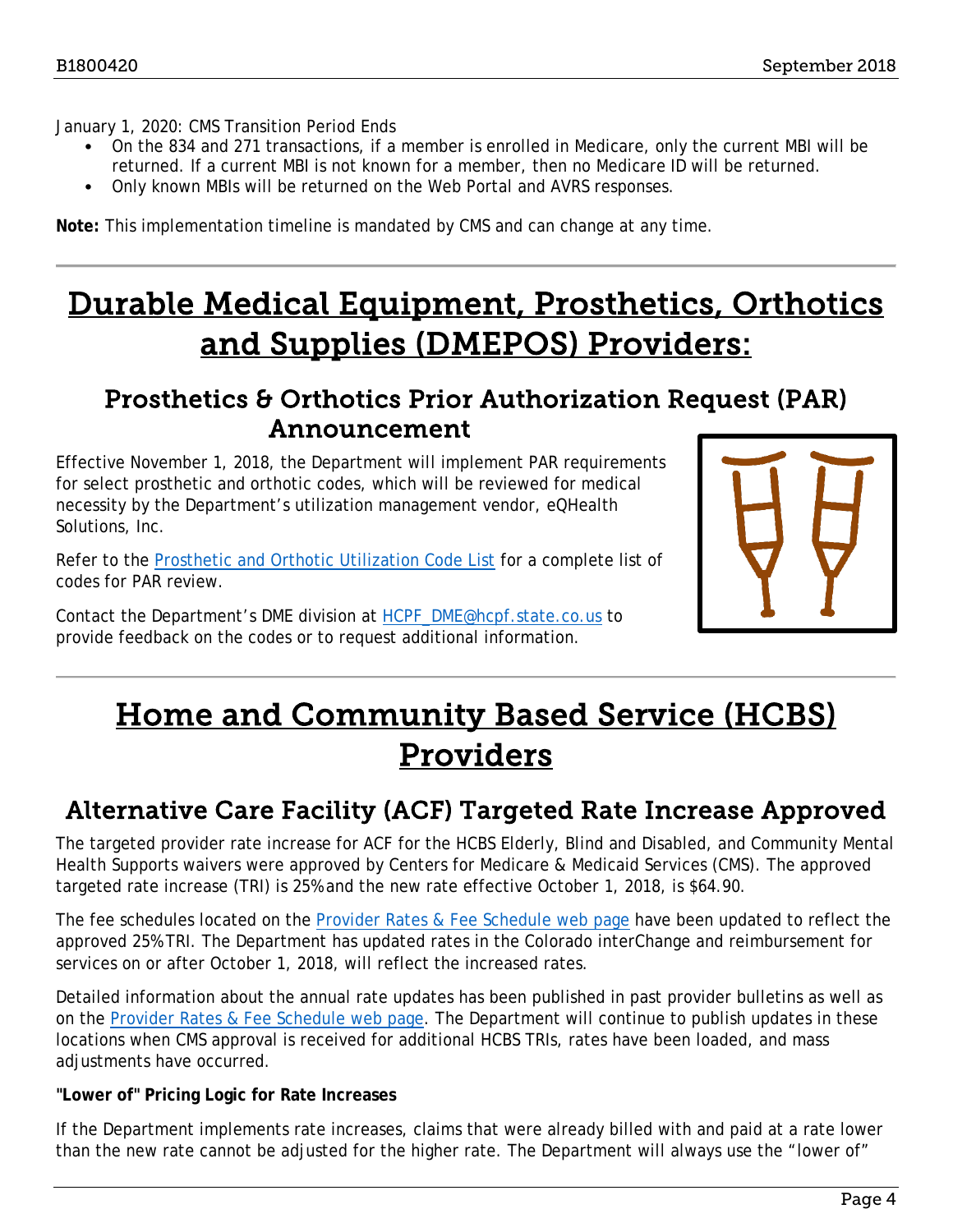pricing logic. Providers are advised to bill their usual and customary charges. Not all codes are listed on the Health First Colorado Fee Schedule, so providers are advised to check [all fee schedules](https://www.colorado.gov/pacific/hcpf/provider-rates-fee-schedule) which apply to their billing practices. If a code is not listed on the Health First Colorado Fee Schedule, it may be listed on a benefit-specific fee schedule.

Contact the [Provider Services Call Center](https://www.colorado.gov/pacific/sites/default/files/Provider%20Call%20Center%20Cheat%20Sheet.pdf) at 1-844-235-2387 with questions.

## <span id="page-4-0"></span>Environmental Survey on Current Technology Usage of HCBS Providers



The Department is working with the Centers for Medicare & Medicaid Services (CMS) through a grant to establish national standards for the electronic sharing of data related to long-term services and supports (LTSS) among individuals who use LTSS, providers and case managers. The grant also supports the testing of a personal health record, which provides individuals access to their LTSS data, such as support plan data. As part of this grant and to further this work, the Department would like to collect some information from providers on their current electronic/information technology environment to better understand current capabilities, usage and what functionality providers think is most

important in the sharing of data electronically.

[Click here to complete the Department's Environmental Survey for HCBS.](http://www.surveymonkey.com/r/LKJZV6J)

<span id="page-4-2"></span>Contact Steve House at [shouse@orchestratehealthcare.com](mailto:shouse@orchestratehealthcare.com) for more information.

# Hospital Providers

# General Updates

#### <span id="page-4-1"></span>**Outpatient Hospitals**

#### **Monthly Enhanced Ambulatory Patient Group (EAPG) Meetings**

The next EAPG Meeting is scheduled for **September 7, 2018, 11:00 a.m. - 12:30 p.m. at 303 East 17th Ave, Denver, Conference Room 7B & 7C.** These meetings are intended to be an informal discussion where the Department and its hospital providers can discuss issues relating to billing, payment, and/or the EAPG methodology in general. For recordings of previous meetings, related meeting materials and the current schedule for future meetings, visit the [Outpatient Hospital Payment web page.](https://www.colorado.gov/pacific/hcpf/outpatient-hospital-payment)

**Note:** Starting July 13, 2018, EAPG Meetings were rescheduled to a new time. EAPG Meetings are now held from 11:00 a.m. - 12:30 p.m. and on a bi-monthly schedule.

Contact Andrew Abalos at [Andrew.Abalos@state.co.us](mailto:Andrew.Abalos@state.co.us) or 303-866-2130 with any questions regarding the new EAPG rates or the EAPG methodology in general.

### **Proposed Rule Update for Certain Outpatient Specialty Drugs**

The Department is proposing a permanent rule update to the Code of Colorado Regulations which will allow reimbursement for certain specialty drugs delivered in the outpatient hospital setting to be reimbursed using a non-EAPG methodology. The Medical Services Board approved this update as an emergency rule on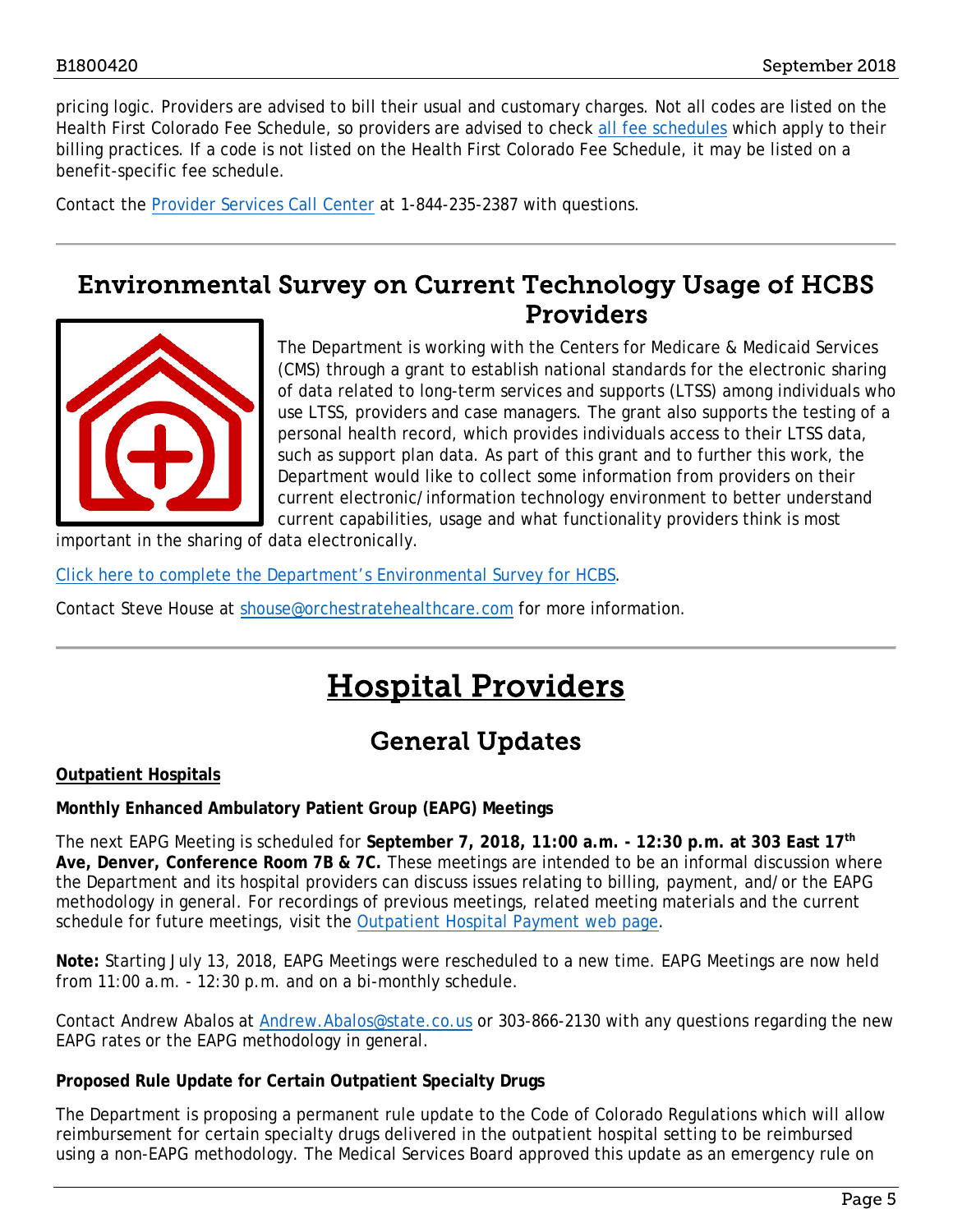August 10, 2018. Emergency rules are effective for 120 days, so the Department intends to present a permanent rule to the Medical Services Board on October 12, 2018.

The emergency rule can be found on the [Outpatient Hospital Payment](https://www.colorado.gov/pacific/hcpf/outpatient-hospital-payment) web page. Send any questions or concerns regarding the rule to [hcpf\\_hospitalregulatory@state.co.us.](mailto:hcpf_hospitalregulatory@state.co.us) For more information regarding the Medical Services Board, visit the [Medical Services Board web page.](https://www.colorado.gov/hcpf/medical-services-board)

#### **Specialty Hospitals: Freestanding Long-Term Acute Care (LTAC) and Freestanding Rehabilitation**

The monthly Specialty Hospital Meetings have been placed on hold. When meetings resume, it will be communicated via email, Provider Bulletin, on the [Hospital Engagement Meetings](https://www.colorado.gov/pacific/hcpf/hospital-engagement-meetings) web page and announced in the Bi-monthly Hospital Engagement Meeting.

Contact Elizabeth Quaife at [Elizabeth.Quaife@state.co.us](mailto:Elizabeth.Quaife@state.co.us) with questions, concerns or feedback.

For more information, visit the Specialty Hospital section of the [Hospital Engagement Meetings web page.](https://www.colorado.gov/pacific/hcpf/hospital-engagement-meetings)

### **All Hospital Providers**

### **Hospital Engagement Meetings**

The Department will continue to host bi-monthly Hospital Engagement Meetings for 2018 to discuss current issues regarding payment reform and operational processing moving forward. The next meeting is scheduled for **Friday, September 7, 2018, 9:00 a.m. - 10:30 a.m. at 303 East 17th Ave, Denver, Conference Room 7B & 7C.**



#### [Sign up to receive the Hospital Engagement Meeting newsletters.](https://visitor.r20.constantcontact.com/manage/optin?v=001HfxrbpGNWZ0lZnPp6t3PG2s9XPNl8ZvgFdjsKvSnhIy8z9JmHyp6DeoLJ3saT6x0SeqRR1ub149uoXxe1ok4jTzfMSQ0BN7S5vcLiRO7gdY%3D)

Registration is not required for the Hospital Engagement Meeting. Providers are welcome to attend by conference line, webinar and/or in person. The agenda for

upcoming meetings will be available on Monday the week of each meeting on the [Hospital Engagement](https://www.colorado.gov/pacific/hcpf/hospital-engagement-meetings)  [Meeting web](https://www.colorado.gov/pacific/hcpf/hospital-engagement-meetings) page. Visit the [Hospital Engagement Meeting web page](https://www.colorado.gov/pacific/hcpf/hospital-engagement-meetings) for more details and the meeting schedule.

Contact Elizabeth Quaife at [Elizabeth.Quaife@state.co.us](mailto:Elizabeth.Quaife@state.co.us) with any questions and/or topics to be discussed at future meetings. Advance notice will provide the Rates team time to bring additional Department personnel to the meetings to address different concerns.

# <span id="page-5-1"></span>Hospital, Community Clinic, and Community Clinic and Emergency Center Providers

# <span id="page-5-0"></span>Enrollment Now Open for Community Clinics (CC) and Community Clinic and Emergency Centers (CCEC) Providers

The Public Rule Review meeting for the proposed CC/CCEC rule is currently set for Monday, August 27, 2018. The rule will be brought to the Medical Services Board for first reading on September 14, 2018. The target implementation date for this rule is December 1, 2018.

Details on these meetings and the rule making process can be found on the [Medical Services Board web](https://www.colorado.gov/pacific/hcpf/medical-services-board)  [page.](https://www.colorado.gov/pacific/hcpf/medical-services-board)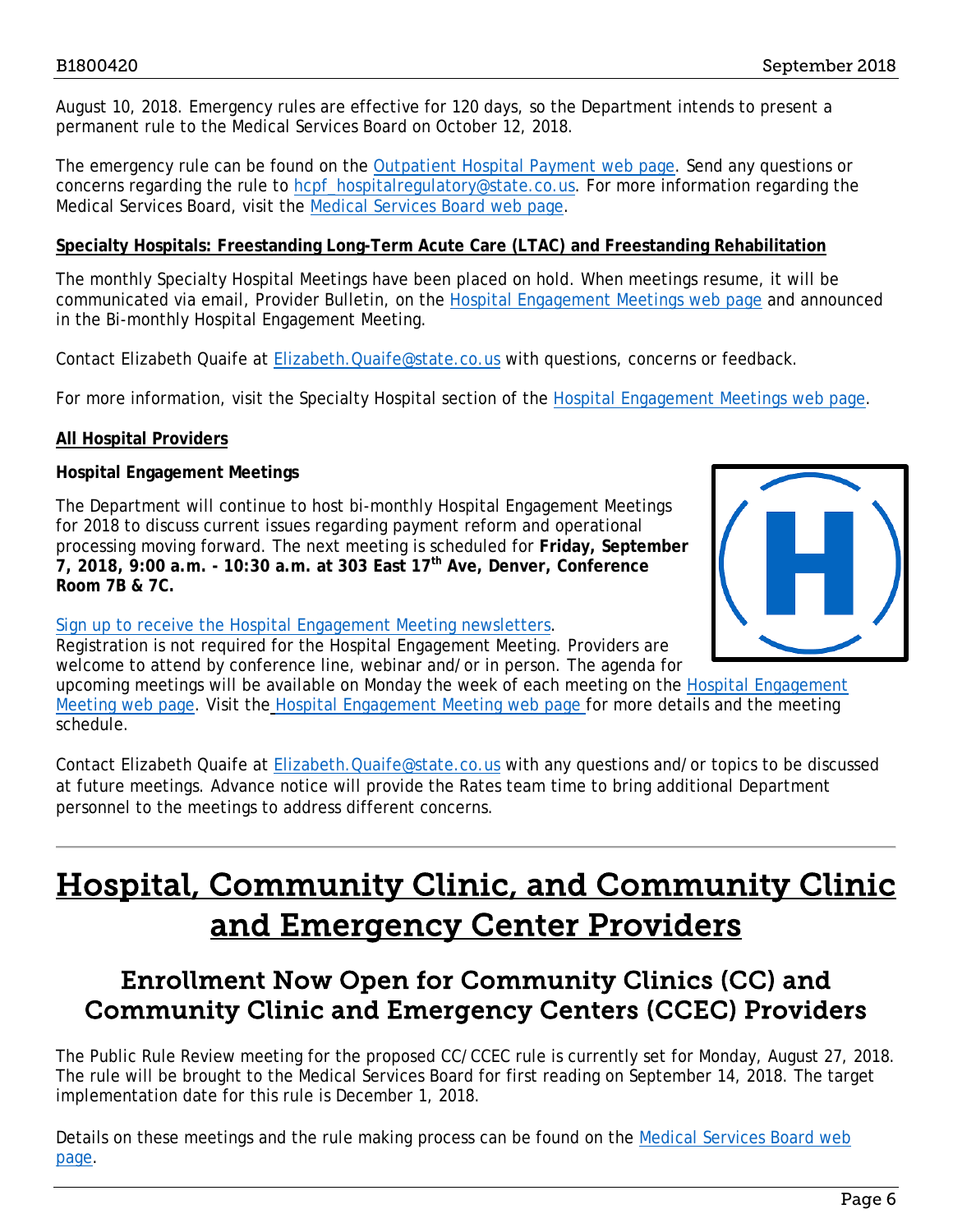Enrollment for this new provider type will be limited to providers that are: (1) licensed as a CC or CCEC by the Colorado Department of Public Health and Environment; **and** (2) Medicare-certified by the Centers for Medicare & Medicaid Services (CMS) as part of a Medicare participating hospital.



In an effort to ensure a smooth transition, the Department has opened the enrollment process for the CC/CCEC provider type as of September 1, 2018, and is encouraging providers to enroll within the CC/CCEC provider type as soon as possible. Please note, however, that providers who do enroll early will not be able to submit claims under this new provider type until the CC/CCEC rule has been formally approved by the Medical Services Board. In the meantime, providers should continue billing as they have been under the hospital provider type.

For more information and step-by-step enrollment instructions, providers should consult the Information by [Provider Type web page.](https://www.colorado.gov/hcpf/information-provider-type) Additional billing instructions will be provided as the CC/CCEC rule moves through the regulatory approval process.

Contact Matthew Colussi at [Matthew.Colussi@state.co.us](mailto:Matthew.Colussi@state.co.us) for more information.

# Hospitals and Physician Services

## <span id="page-6-2"></span><span id="page-6-0"></span>Circumcision Prior Authorization Request (PAR) Requirements

Circumcision has been a benefit of the Health First Colorado program since July 1, 2017. The following procedure codes are covered, reimbursable and do **not** require a PAR: 54150, 54160. Code 54161 is also covered and reimbursable but **does** require a PAR.

Refer to the [Health First Colorado Fee Schedule](https://www.colorado.gov/pacific/sites/default/files/Health%20First%20CO%20Physician%20Fee%20Schedule%20Effective%207-1-18.xlsx) for more information on rates and PAR requirements.

This change does not affect the Child Health Plan *Plus* (CHP+) Program.

<span id="page-6-3"></span>Contact Richard Delaney at [Richard.Delaney@state.co.us](mailto:Richard.Delaney@state.co.us) for more information.

# Pharmacy Providers

# 340B Drug Pricing Program

<span id="page-6-1"></span>Per Department policy, pharmacies which participate in the 340B Drug Pricing Program must choose either to provide only 340B-purchased drugs (carve-in) or to provide no 340B-purchased drugs (carve-out) to Health First Colorado members.

Providers that choose to carve-in must:

- 1) Have a National Provider Identifier (NPI) number listed on the HRSA 340B Medicaid Exclusion File,
- 2) Submit the **340B acquisition cost** as the ingredient cost (NCPDP Field #409-D9) on each claim, and
- 3) Submit claims with "20" in the Submission Clarification field and "05" or "08" in the Basis of Cost Determination field.

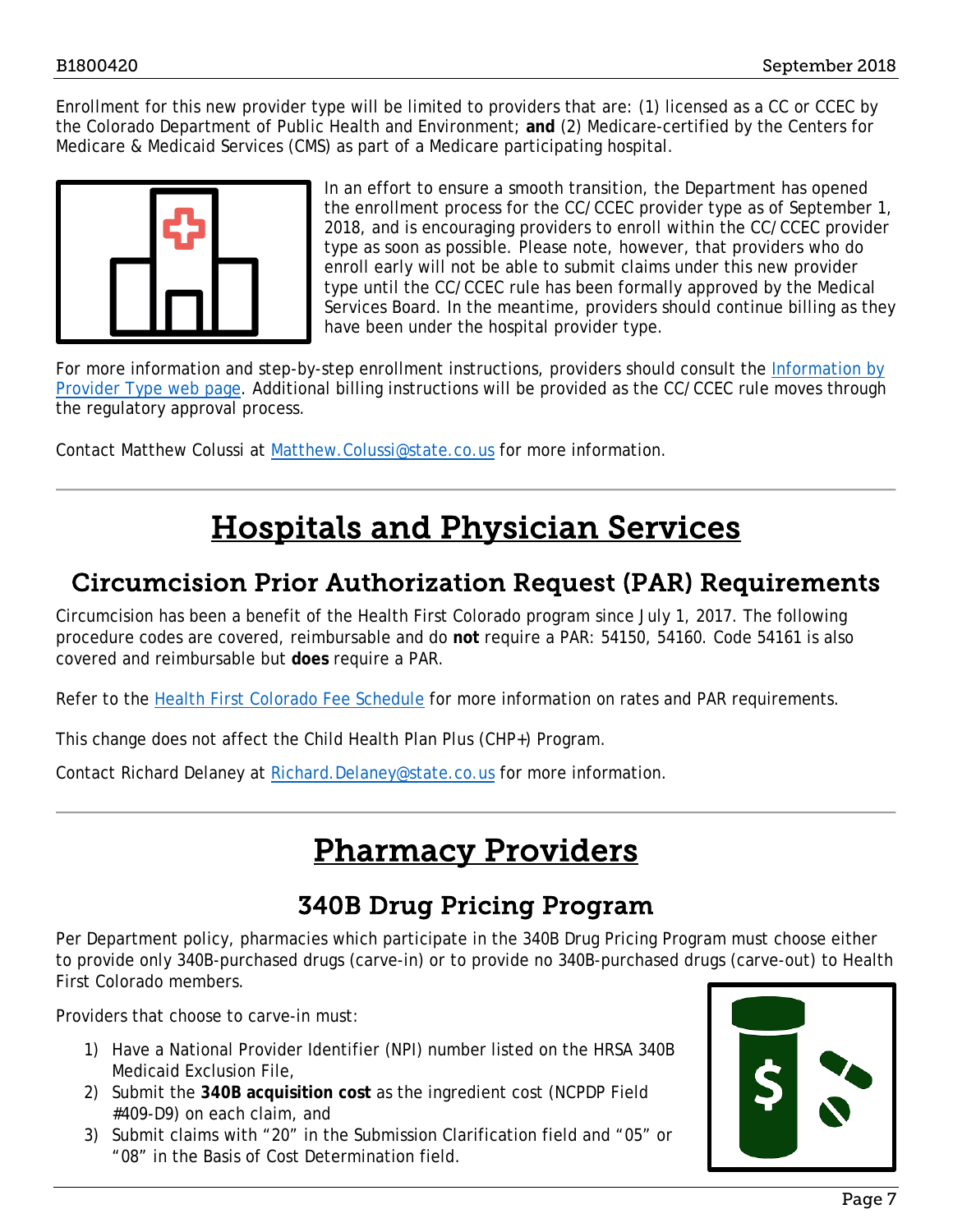Beginning September 1, 2018, noncompliant claims will trigger a notification:

• Claims which are noncompliant with the above requirements will pay but return a message to the point of sale indicating the issue. This transition period gives pharmacies 60 days to ensure 340Bpurchased drugs are appropriately billed to Health First Colorado.

Beginning November 1, 2018, the Department will deny claims when:

- The Submission Clarification and Basis of Cost Determination fields indicate that the drug was purchased through the 340B Drug Pricing Program but the pharmacy NPI number is not listed on the HRSA 340B Medicaid Exclusion File.
- The pharmacy NPI number is listed on the HRSA 340B Medicaid Exclusion File but the Submission Clarification and Basis of Cost Determination fields did not include the correct values.
- The pharmacy NPI number is listed on the HRSA 340B Medicaid Exclusion File and the submitted ingredient cost on the claim exceeds the 340B ceiling price.

How to resolve denied claims:

- If a pharmacy is billing 340B-purchased drugs to Health First Colorado, then an NPI number must be listed on the HRSA 340B Medicaid Exclusion File: [340B Registration.](https://www.hrsa.gov/opa/registration/index.html)
- If a provider is enrolled with the 340B Drug Pricing Program, claims must be submitted with "20" in the Submission Clarification field and "05" or "08" in the Basis of Cost Determination field.
- If the submitted ingredient cost for a 340B-purchased drug exceeds the 340B ceiling price, pharmacies must resubmit the claim with the correct 340B acquisition cost.

Contact Kristina Gould at Kristina. Gould@state.co.us with any questions.

## New 340B Policy and Procedures Manual

<span id="page-7-0"></span>To assist 340B pharmacy providers with the intricacies of the 340B program, the Department has created a [policy and procedures manual](https://www.colorado.gov/pacific/sites/default/files/340B%20Final%20Manual.pdf) which is posted on the [Pharmacy Resources web](https://www.colorado.gov/pacific/hcpf/pharmacy-resources) page.

Contact Kristina Gould at [Kristina.Gould@state.co.us](mailto:Kristina.Gould@state.co.us) with any questions.

<span id="page-7-1"></span>

# Rx Review Program Update

The Department will be starting a new cycle for the Rx Review Program in September 2018. Many local pharmacists have already participated in this program, and the Department is looking to recruit more for the growing population. The Rx Review Program is a patient-centered approach to ensuring that patients are well-informed about the medications being taken, finding effective ways to reduce side effects, and improving health outcomes. Participating pharmacists are compensated for providing one-on-one consultations to patients who have been referred to the program. This valuable service has been crucial in reducing risks of drug over-doses, dangerous drug interactions, and improving patient's knowledge about their prescriptions.

Pharmacists are reimbursed up to \$150 per patient consultation. Pharmacists are being recruited that can cater to a growing population of non-English speaking patients, as well as rural communities. If interested, visit the [Pharmacy Resources web page](https://www.colorado.gov/hcpf/pharmacy-resources) for more information.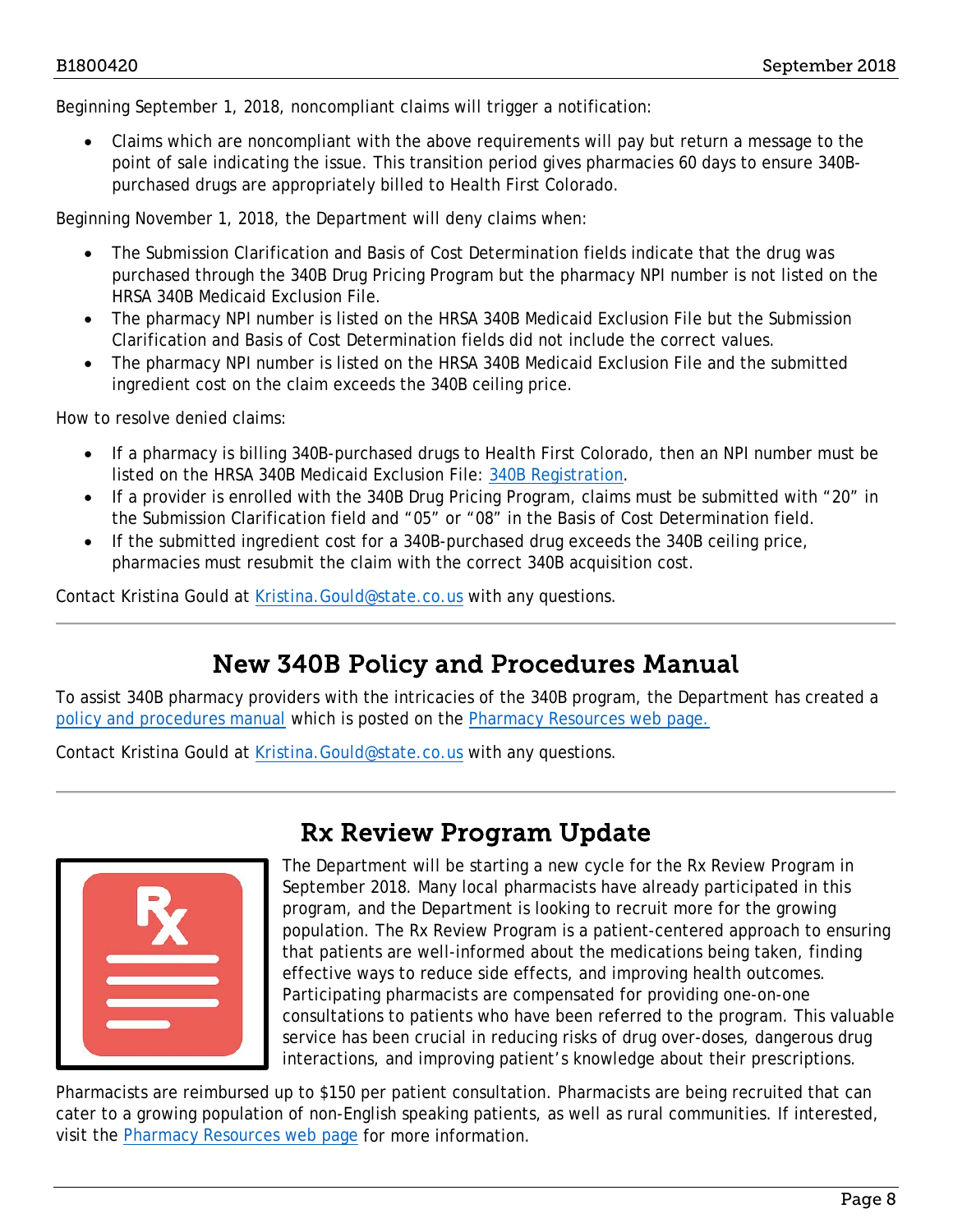For former participants in this program who would like to participate again, please send an email to the coordinator Samantha Jain at [Samantha.Jain@state.co.us,](mailto:Samantha.Jain@state.co.us) and give a quick introduction and stating which zip codes/regions where the pharmacist is willing to provide services.

Contact Samantha Jain at [Samantha.Jain@state.co.us](mailto:Samantha.Jain@state.co.us) for more information regarding the Rx Review Program.

# <span id="page-8-1"></span>Pharmacies and All Medication-Prescribing Providers

# October Preferred Drug List (PDL) Announcement

<span id="page-8-0"></span>The following drug classes and preferred agents will become effective October 1, 2018, for Health First Colorado:

## **Anticoagulants**

Preferred products: Enoxaparin syringe, Lovenox vial (BNR), Pradaxa (2nd Line), Warfarin, Xarelto (2nd Line)

### **Anticonvulsants**

Preferred products: Carbamazepine (all generic formulations with exception of suspension; brand Tegretol suspension preferred), Clonazepam, Divalproex, Dilantin capsules, Ethosuxamide, Felbatol, Lamotrigine tablet/chewable, Oxcarbazepine, Levetiracetam, Phenobarbital, Phenytek, Phenytoin, Primidone, Tegretol suspension, Topiramate tablet/sprinkle, Valproic Acid, Zonisamide

### **Bone Resorption Suppression and Related Agents**

Preferred products: Alendronate 5mg, 10mg, 35mg, 70mg tablets

### **Colony Stimulating Factors**

Preferred products: Neupogen vial/syringe

**Biguanides**

Preferred products: Metformin 500mg, 850mg, 1000mg tablets, Metformin ER 500mg tablets (generic Glucophage XR)

### **Meglitinides**

Preferred products: No changes

**DPP4 Inhibitors**

Preferred products: Janumet, Janumet XR, Januvia, Tradjenta

#### **GLP1 Agonists**

Preferred products: Byetta, Bydureon, Victoza (2nd Line)

#### **SGLT2 Inhibitors**

Preferred products: Farxiga, Invokana

### **Thiazolidinediones**

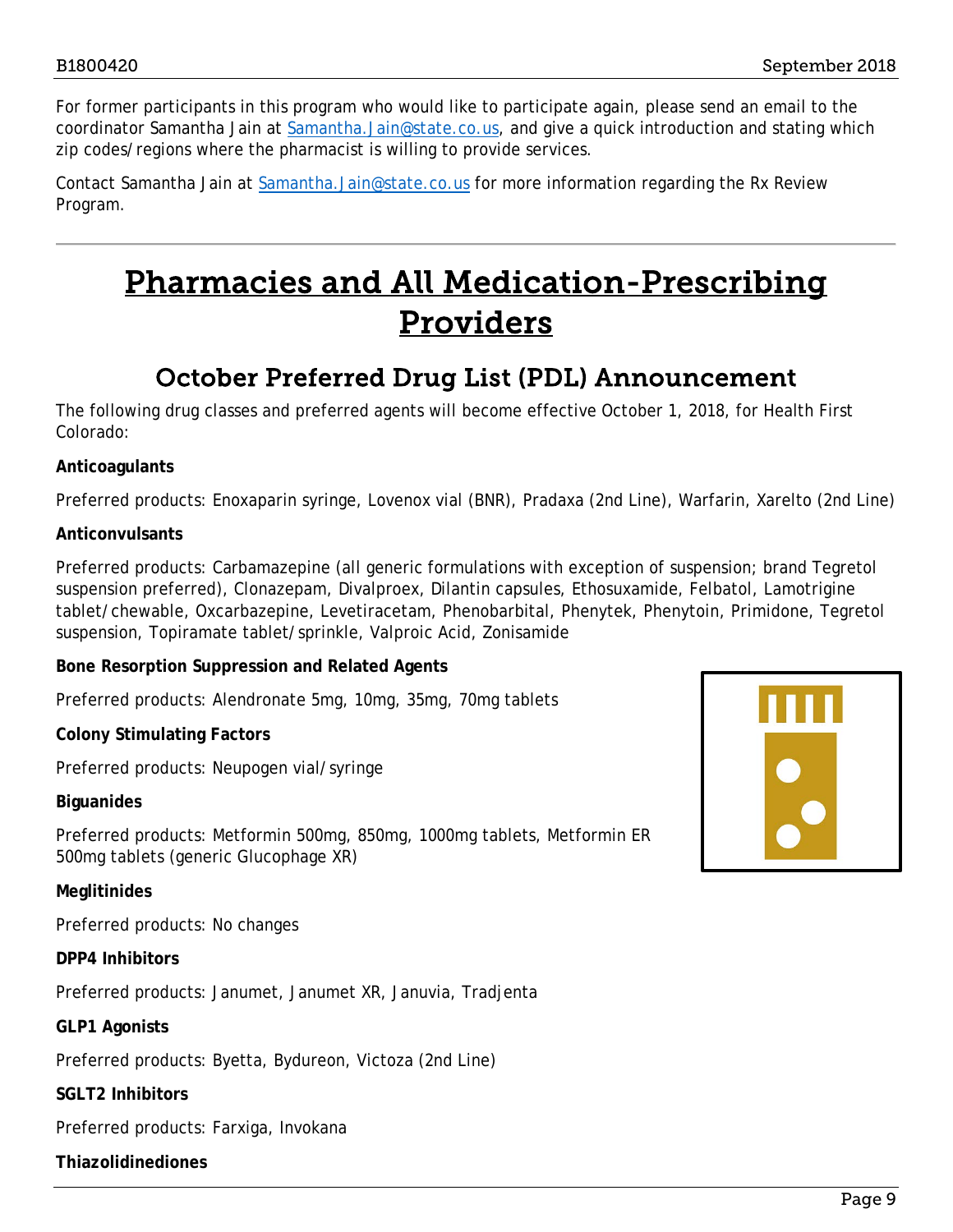Preferred products: Pioglitazone

**Erythropoiesis Stimulating Agents**

Preferred products: Epogen

**GI Motility Agents, Chronic**

Preferred products: Amitiza, Linzess, Movantik

### **Hereditary Angioedema**

Preferred products: Berinert, Firazyr, Haegarda

### **Ophthalmic Immunomodulators**

Preferred products: Restasis single dose

## **Overactive Bladder Agents**

Preferred products: Oxybutynin IR tablets, Oxybutynin ER tablets, Toviaz

## **Stimulants and Related Agents**

Preferred products: Atomoxetine, Amphetamine Salts IR, Amphetamine Salts ER, Concerta (BNR), Dexmethylphenidate IR, Focalin XR (BNR), Guanfacine ER, Methylphenidate IR (generic Ritalin IR), Vyvanse capsules

| Prenatal Vitamins (preferred products)                                          |                                                                                |                                                                            |                                                                                                           |                                                                                  |  |
|---------------------------------------------------------------------------------|--------------------------------------------------------------------------------|----------------------------------------------------------------------------|-----------------------------------------------------------------------------------------------------------|----------------------------------------------------------------------------------|--|
| <b>CITRANATAL</b><br><b>ASSURE</b>                                              | CITRANATAL 90 DHA                                                              | <b>CITRANATAL B-CALM</b>                                                   | <b>CITRANATAL</b><br><b>HARMONY</b>                                                                       | <b>CITRANATAL DHA</b>                                                            |  |
| <b>CONCEPT DHA</b>                                                              | PNV2/IRON B-G SUC-<br>P/FA/OMEGA-3 (generic<br>Trust Natal DHA)                | PNV2/IRON B-G SUC-<br>P/FA/OMEGA-3 (generic<br>Complete Natal DHA)         | PRENATAL VIT<br>15/IRON<br>CB/FA/DSS<br>(generic Folivane-<br>OB cap)                                     | <b>PRENATAL VIT</b><br>16/IRON CB/FA/DSS<br>(generic Virt-C DHA<br>softgel)      |  |
| PRENATAL VIT<br>16/IRON<br>CB/FA/DSS<br>(generic Taron-C<br>DHA cap)            | PNV22/IRON<br>CBN&GLUC/FA/DSS/DHA<br>(generic PNV OB+DHA<br>COMBO PACK)        | PNV69/IRON,<br>CARBONYL/FA/DSS/DHA<br>(generic MACNATAL CN<br>DHA SOFTGEL) | PRENATAL72/IRON<br>FUM/FA/OM3/DHA<br>COMBO. PKG<br>(generic<br><b>PRENATAL PLUS-</b><br>DHA COMBO PACK)   | PNV WITH CA,<br>NO.72/IRON/FA<br>(generic PNV<br><b>Prenatal Plus MV</b><br>tab) |  |
| PNV WITH CA,<br>NO.72/IRON/FA<br>(generic<br>Prenatal Vitamin<br>Plus Low iron) | PNV WITH CA,<br>NO.72/IRON/FA (generic<br>Preplus CA-FE 27 MG -<br>FA 1mg tab) | PNV WITH CA,<br>NO.72/IRON, CARB/FA                                        | PNV NO.115/IRON<br><b>FUMARATE/FA TAB</b><br>CHEW (generic<br><b>PNV-FERROUS</b><br>FUMARATE-DOCU-<br>FA) | PNV115/IRON<br>FUMARATE/FA/DSS<br>(generic Prenatal<br>19)                       |  |
| <b>NESTABS</b>                                                                  | TRINATAL RX 1 (generic<br>PRENATAL VIT27,<br>CALCIUM/IRON/FA)                  | <b>Generic PRENATAL</b><br>VIT27&CALCIUM/IRON/FA                           |                                                                                                           |                                                                                  |  |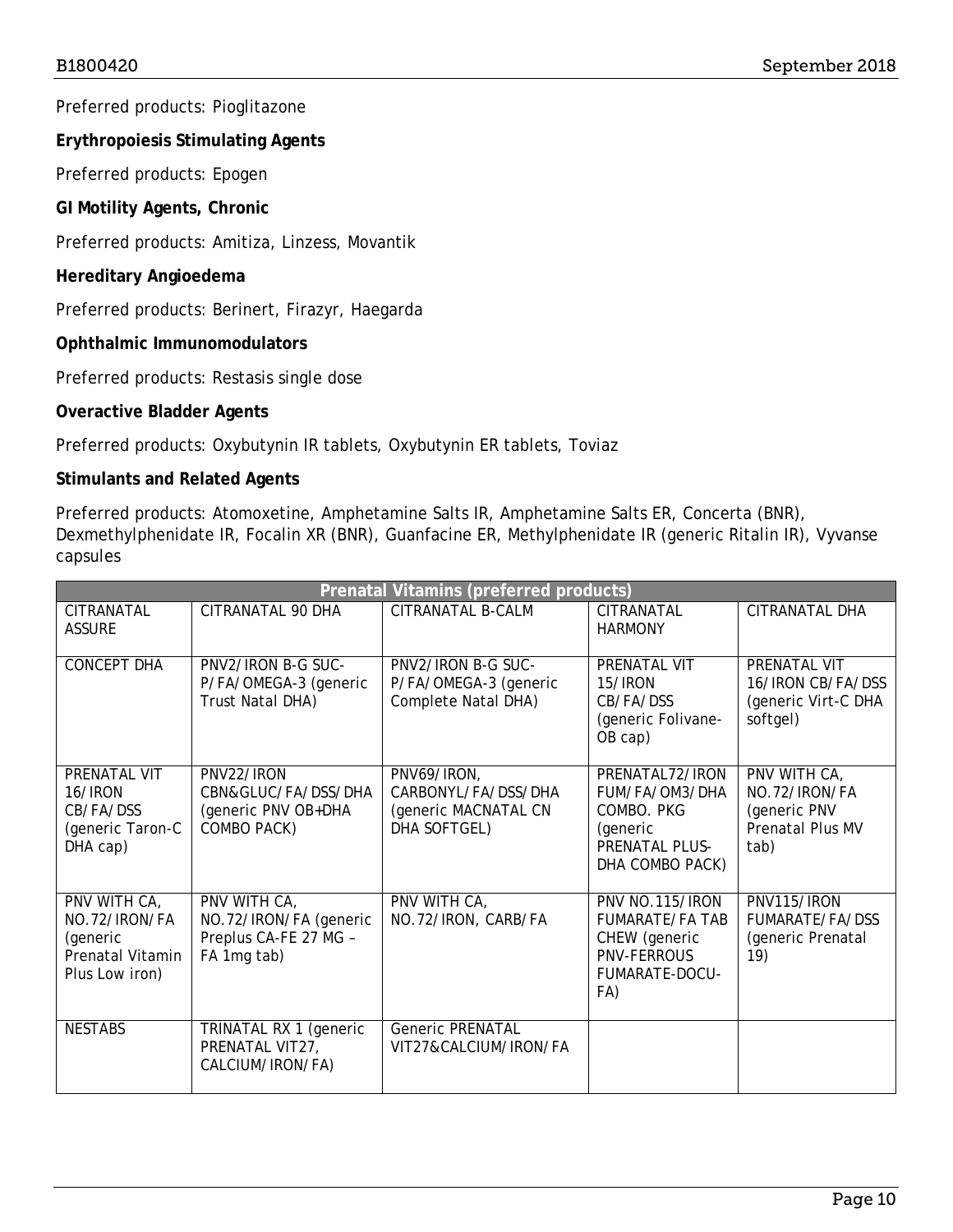| Oral Contraceptives (preferred products)                            |                                                                            |                                         |                        |                                      |  |
|---------------------------------------------------------------------|----------------------------------------------------------------------------|-----------------------------------------|------------------------|--------------------------------------|--|
| Monophasic 28                                                       |                                                                            |                                         |                        |                                      |  |
| Aubra 28 0.1-20                                                     | Aviane 28 0.1-20<br>Falmina 28 0.1-20<br>Larissa 28 0.1-20                 |                                         | Lessina 28 0.1-20      |                                      |  |
| Levonor-Eth Estrad 28<br>$0.1 - 20$                                 | Lutera 28 0.1-20                                                           | Orsythia 28 0.1-20                      | Sronyx 28 0.1-20       | Vienva 28 0.1-20                     |  |
| Blisovi 28 FE 1-20                                                  | Junel 28 FE 1-20                                                           | Larin 28 FE 1-20                        | Microgestin 28 FE 1-20 | Altaverra 28 0.15-30                 |  |
| Kurvelo 28 0.15-30                                                  | Lillow 28 0.15-30<br>Levonor-Eth<br>Levora 28 0.15-30<br>Estrad 28 0.15-30 |                                         | Marlissa 28 0.15-30    |                                      |  |
| Portia 28 0.15-30                                                   | Cryselle 28 0.3-30                                                         | Elinest 28 0.3-30                       | Low-Ogestrel 28 0.3-30 | <b>Blisovi FE 28 1.5-30</b>          |  |
| Junel FE 28 1.5-30                                                  | Larin FE 28 1.5-30                                                         | Microgestin FE 28<br>$1.5 - 30$         | Apri 28 0.15-30        | Cyred 28 0.15-30                     |  |
| Desogest-Eth Estra 28<br>$0.15 - 30$                                | Emoquette 28<br>$0.15 - 30$                                                | Enskyce 28 0.15-30                      | Isibloom 28 0.15-30    | Juleber 28 0.15-30                   |  |
| Reclipsen 28 0.15-30                                                | Drosperinone-Eth<br>Estradiol 28 3-30                                      | Ocella 28 3-30                          | Syeda 28 3-30          | Zarah 28 3-30                        |  |
| Ethynodiol-Eth Estra<br>28 1-35                                     | Kelnor 28 1-35                                                             | Estarylla 28 0.25-35                    | Femynor-28 0.25-35     | Mono-Linya-28 0.25-<br>35            |  |
| Mononessa-28 0.25-35                                                | Norg-Ethin Estra<br>28 0.25-35                                             | Previfem 28 0.25-35                     | Sprintec 28 0.25-35    | Necon 28 1-50                        |  |
| Balziva 28 0.4-35                                                   | Philith 28 0.4-35                                                          | Vyfemla 28 0.4-35                       | Necon 28 0.5-35        | Nortrel 28 0.5-35<br>Nortrel 28 1-35 |  |
| Wera 28 0.5-35                                                      | Alyacen 28 1-35                                                            | Cyclafem 28 1-35                        | Dasetta 28 1-35        |                                      |  |
| Pirmella 28 1-35                                                    | Ethynodiol-Eth<br>Estra 28 1-50                                            | Nikki 28 3-20                           | Loryna 28 3-20         | Vestura 28 3-20                      |  |
| <b>Junel FE 24 1-20</b>                                             | Larin FE 24 1-20                                                           | Minastrin FE 24 1-20                    |                        |                                      |  |
| Monophasic 21                                                       |                                                                            |                                         |                        |                                      |  |
| Junel 21 1-20                                                       | Larin 21 1-20                                                              | Norethind-Eth Estrad<br>21 1-20         | Junel 21 1.5-30        | Larin 21 1.5-30                      |  |
| Nortrel 21 1-35                                                     |                                                                            |                                         |                        |                                      |  |
| <b>Biphasic</b>                                                     |                                                                            |                                         |                        |                                      |  |
| Lo Loestrin FE 28 1-10                                              | Azurette 28                                                                | Bekyree 28                              | Kariva 28              | Kimidess 28                          |  |
| Mircette 28                                                         | Pimtrea 28                                                                 | Viorele 28                              |                        |                                      |  |
|                                                                     |                                                                            | Triphasic                               |                        |                                      |  |
| Tri-Lo Estarylla 28                                                 | Tri-Lo Marzia 28                                                           | Tri-Lo Sprintec 28                      | Caziant 28             | Velivet 28                           |  |
| Enpresse 28                                                         | Levonest 28                                                                | Levonor-Eth Estrad<br>Triphasic 28      | Myzilra 28             | Ortho Tri-Cyclen 28                  |  |
| Tri-Estarylla 28                                                    | Tri-Femynor 28                                                             | Tri-Linyah 28                           | Trinessa 28            | Tri-Previfem 28                      |  |
| Tri-Sprintec 28                                                     | Alyacen 7-7-7 28                                                           | Cyclafem 7-7-7 28                       | Dasetta 7-7-7 28       | Pirmella 7-7-7 28                    |  |
| <b>Extended Cycle</b>                                               |                                                                            |                                         |                        |                                      |  |
| Levonorgest-Eth<br>Estrad 91 0.1-10-20                              |                                                                            | Levonorgest-Eth Estrad 91 0.15-20-25-30 | Introvale 91 0.15-30   | Jolessa 91 0.15-30                   |  |
| Ashlyna 91 0.15-10-30<br>Quasense 91 0.15-30<br>Setlakin 91 0.15-30 |                                                                            |                                         |                        |                                      |  |
| Levonorgest-Eth Estrad 28 0.09-20<br><b>Continuous Cycle</b>        |                                                                            |                                         |                        |                                      |  |
| Norethindrone Only                                                  |                                                                            |                                         |                        |                                      |  |
| Camila 28 0.35                                                      | Deblitane 28 0.35                                                          | Errin 28 0.35                           | <b>Heather 28 0.35</b> | Jencycla 28 0.35                     |  |
| Jolivette 28 0.35                                                   | Lyza 28 0.35                                                               | Norethindrone 28<br>0.35                | Norlyda 28 0.35        | Ortho Micronor 28<br>0.35            |  |
| Sharobel 28 0.35                                                    |                                                                            |                                         |                        |                                      |  |

## **Emergency 3-Day Supply While Waiting for Prior Authorization Request (PAR) Determination**

In an emergency, when a PAR cannot be obtained in time to fill the prescription, pharmacies may dispense a 72-hour supply (3 days) of covered outpatient prescription drugs to an eligible member by calling the Magellan Rx Management Pharmacy Call Center at 1-800-424-5725 for approval. A 3-day emergency override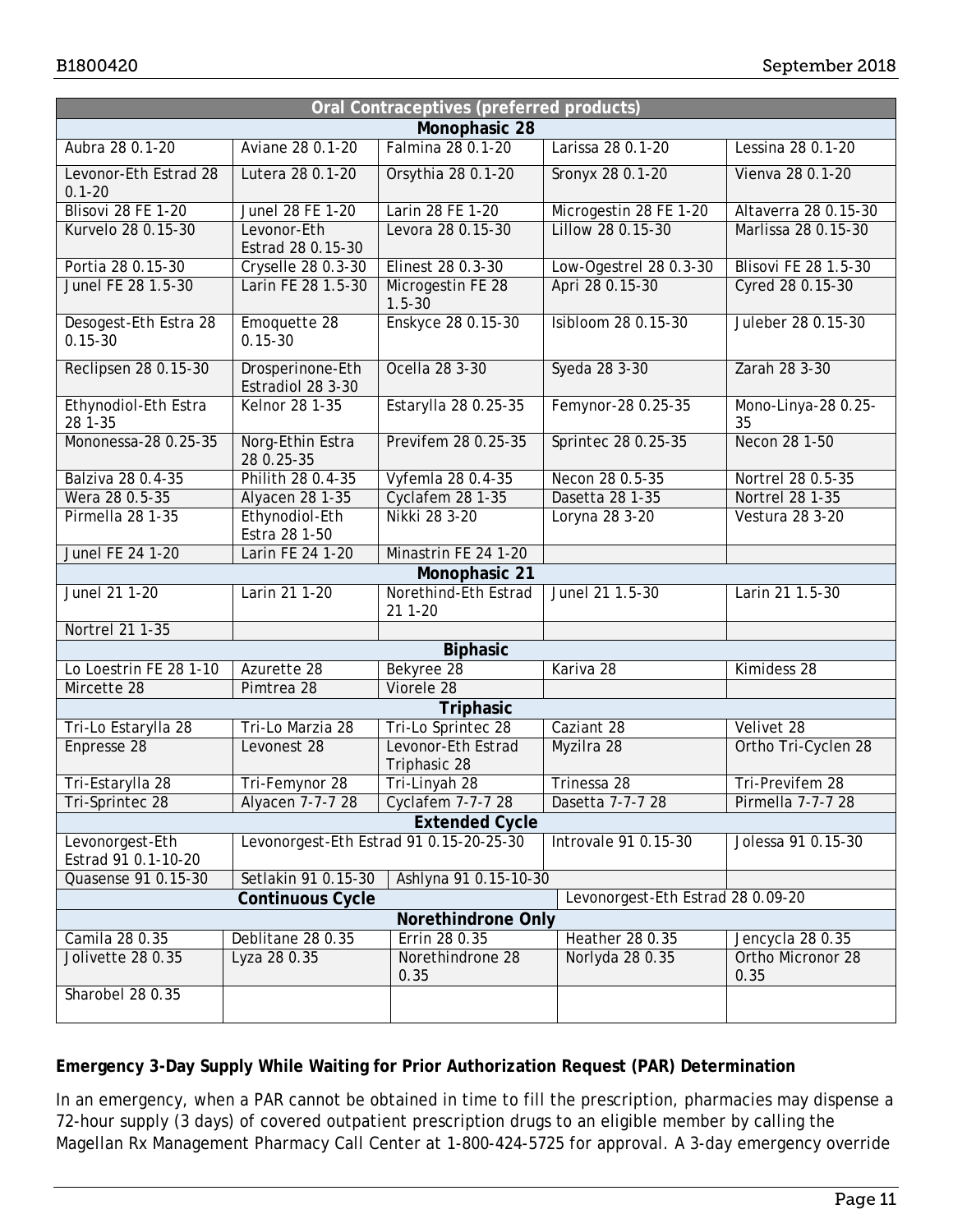may be allowed for most medications. PARs and emergency 3-day supplies can be called into the Magellan Rx Management Pharmacy Call Center, which is available 24 hours a day, 7 days a week.

PARs are processed within 24 hours of receipt. The only time they may not be finalized within that 24-hour window is if additional information is required before a decision can be rendered. In that case, the prescriber is asked for the additional information. If the information needed is not received within that 24 hour window and the pharmacist determines that an emergency supply is needed by the member, the pharmacist may request a 3-day override.

Refer to the **Pharmacy Billing Manual** for more information.

### **Pharmacy and Therapeutics (P&T) Committee Meeting**

Tuesday, October 2, 2018 1:00 – 5:00 p.m. 303 E 17th Ave Denver, CO 80203 11th Floor Conference Rooms

### **P&T Committee Open Positions**

The P&T Committee has openings for the following positions:

- Other Specialty Physician (actively practicing) (1 position)
- Member Representative (1 position)

The representatives shall serve two-year terms. Duties, membership and other term details are available on the [Pharmacy and Therapeutics \(P&T\) Committee web page](https://www.colorado.gov/pacific/hcpf/pharmacy-and-therapeutics-committee) under the drop-down section labeled "Our Members."

Interested applicants should send a resume or CV along with a completed [Conflict of Interest Disclosure form](mailto:Conflict%20of%20Interest%20Disclosure%20form) to Brittany Schock via email at Brittany. Schock@state.co.us, or mail to 1570 Grant Ave, Denver, CO 80203, or fax to 303-866-3590.

# <span id="page-11-1"></span>Physicians, Nurse Practitioners, Certified Nurse Midwives, Dentists, Physician Assistants

## <span id="page-11-0"></span>Colorado Medical Assistance Provider Incentive Repository (MAPIR) Accepting Health First Colorado-Eligible Professionals (EPs) and Eligible Hospitals (EHs) Attestations

As a reminder, the Department is currently accepting attestations for EPs, EHs and Critical Access Hospitals for Program Year 2017 until October 12, 2018. Please visit the [CORHIO](http://www.corhio.org/expertise/meaningful-use-quality-payment-program/mapir) website for more information.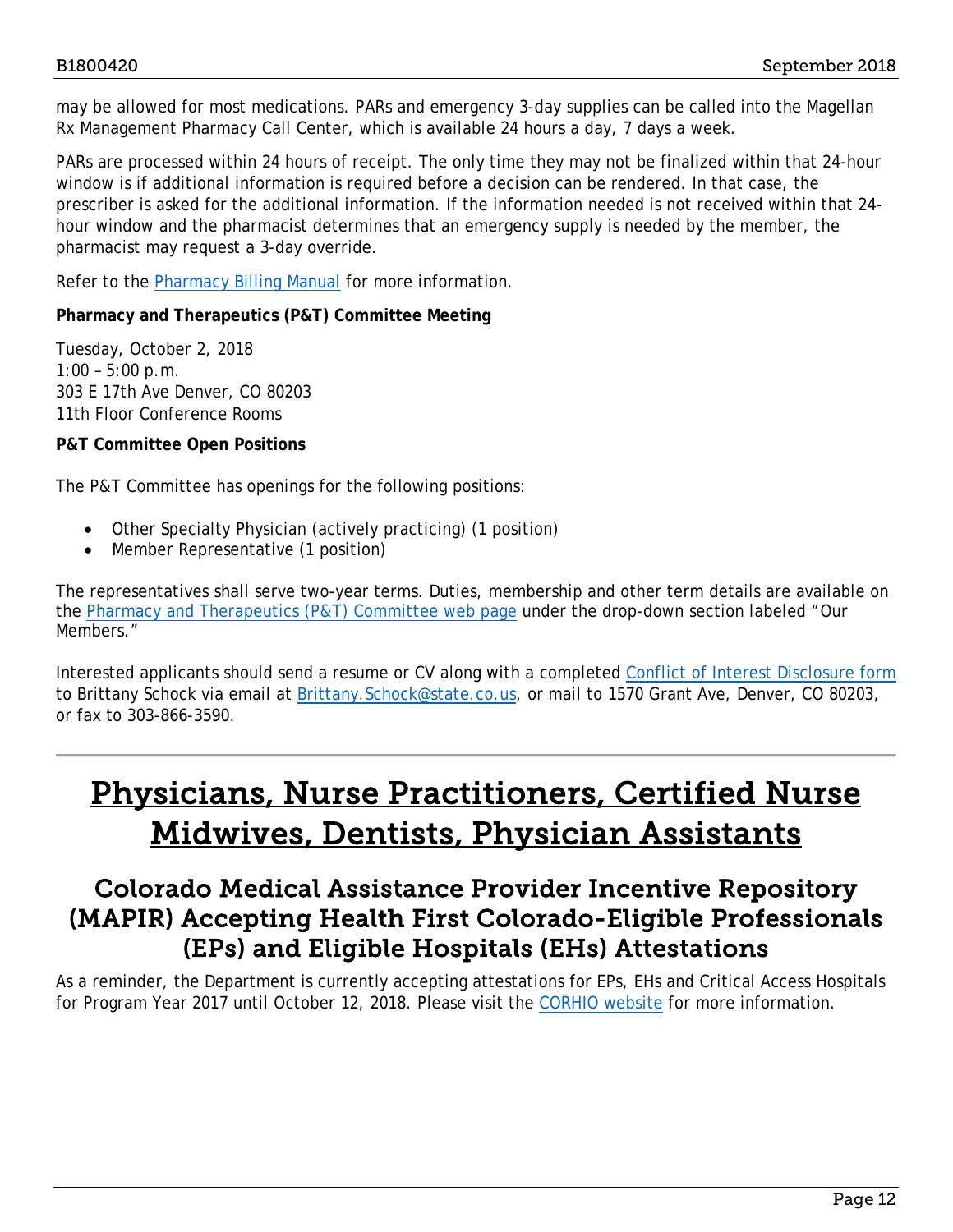# Provider Billing Training Sessions

## <span id="page-12-1"></span><span id="page-12-0"></span>September and October 2018 Provider Billing Training Sessions

Providers are invited to participate in training sessions for an overview of Health First Colorado billing instructions and procedures. The current and following months' workshop calendars are shown below.

## **Who Should Attend?**

Staff who submit claims, are new to billing Health First Colorado services or need a billing refresher course should consider attending one or more of the following Provider Training Sessions.

The UB-04 and CMS 1500 training sessions provide high-level overviews of claim submission, prior authorizations, using the website and more. For a preview of the training materials used in these sessions, refer to the [UB-04 Beginning Billing Workshop](https://www.colorado.gov/pacific/sites/default/files/2018%20Institutional%20Beginning%20Billing%20Workshop%20UB-04%20vers%201.6.pdf) and [CMS 1500 Beginning Billing Workshop.](https://www.colorado.gov/pacific/sites/default/files/2018%20CMS%20Beginning%20Billing%20011218%20Ver%201.7.pdf) Specialty training sessions provide more training for that particular provider specialty group.

For more training materials on navigating the Provider Web Portal, refer to the Provider Web Portal Quick Guides available on the [Quick Guides and Webinars web page.](https://www.colorado.gov/hcpf/interchange-resources)

**Note:** Trainings may end prior to 11:30 a.m. MT. Time has been allotted for questions at the end of each session.

| Sunday | Monday | Tuesday | Wednesday | Thursday        | Friday | Saturday |
|--------|--------|---------|-----------|-----------------|--------|----------|
| 9      | 10     | 11      | 12        | 13              | 14     | 15       |
|        |        |         |           | <b>UB-04</b>    |        |          |
|        |        |         |           | Webinar         |        |          |
|        |        |         |           | $9:00 a.m. -$   |        |          |
|        |        |         |           | 11:30 a.m.      |        |          |
|        |        |         |           | МT              |        |          |
| Sunday | Monday | Tuesday | Wednesday | Thursday        | Friday | Saturday |
| 16     | 17     | 18      | 19        | 20              | 21     | 22       |
|        |        |         |           | <b>CMS 1500</b> |        |          |
|        |        |         |           | Webinar         |        |          |
|        |        |         |           | $9:00 a.m. -$   |        |          |
|        |        |         |           | 11:30 a.m.      |        |          |
|        |        |         |           | MT              |        |          |
| Sunday | Monday | Tuesday | Wednesday | Thursday        | Friday | Saturday |
| 23     | 24     | 25      | 26        | 27              | 28     | 29       |
|        |        |         |           | PT/OT           |        |          |
|        |        |         |           | Specialty       |        |          |
|        |        |         |           | Webinar         |        |          |
|        |        |         |           | $9:00 a.m. -$   |        |          |
|        |        |         |           | $11:30$ a.m.    |        |          |
|        |        |         |           | MT              |        |          |

## **September 2018**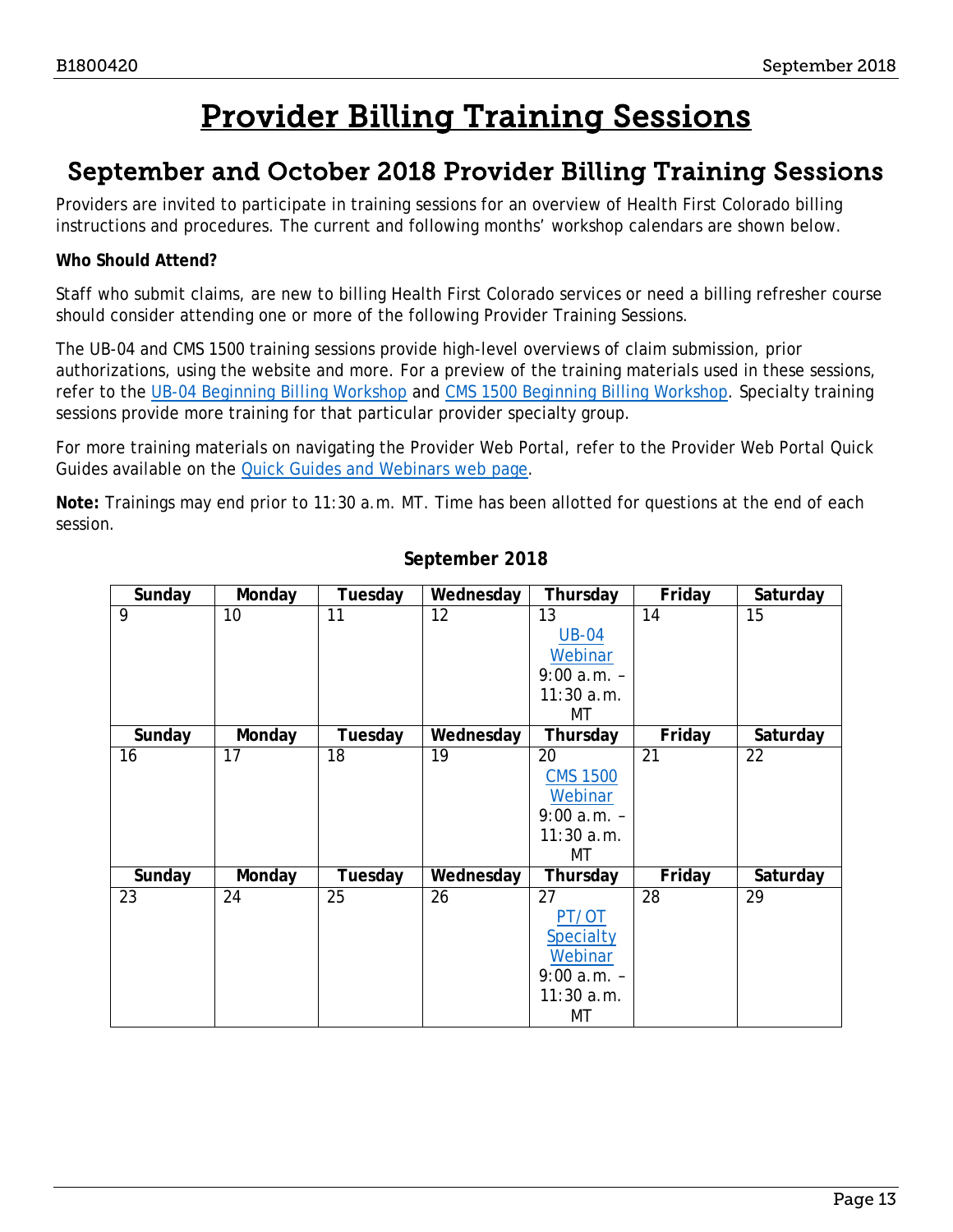| Sunday         | Monday          | Tuesday         | Wednesday | Thursday        | Friday          | Saturday        |
|----------------|-----------------|-----------------|-----------|-----------------|-----------------|-----------------|
| $\overline{7}$ | $\overline{8}$  | $\overline{9}$  | 10        | 11              | $\overline{12}$ | $\overline{13}$ |
|                |                 |                 |           | <b>CMS 1500</b> |                 |                 |
|                |                 |                 |           | Webinar         |                 |                 |
|                |                 |                 |           | $9:00 a.m. -$   |                 |                 |
|                |                 |                 |           | $11:30$ a.m.    |                 |                 |
|                |                 |                 |           | МT              |                 |                 |
| Sunday         | Monday          | Tuesday         | Wednesday | Thursday        | Friday          | Saturday        |
| 14             | $\overline{15}$ | 16              | 17        | 18              | $\overline{19}$ | 20              |
|                |                 |                 |           | <b>UB-04</b>    |                 |                 |
|                |                 |                 |           | Webinar         |                 |                 |
|                |                 |                 |           | $9:00$ a.m. -   |                 |                 |
|                |                 |                 |           | 11:30a.m.       |                 |                 |
|                |                 |                 |           | МT              |                 |                 |
| Sunday         | Monday          | Tuesday         | Wednesday | Thursday        | Friday          | Saturday        |
| 21             | 22              | $\overline{23}$ | 24        | 25              | 26              | $\overline{27}$ |
|                |                 |                 |           | <b>HCBS</b>     |                 |                 |
|                |                 |                 |           | Specialty       |                 |                 |
|                |                 |                 |           | Webinar         |                 |                 |
|                |                 |                 |           | $9:00 a.m. -$   |                 |                 |
|                |                 |                 |           | 11:30a.m.       |                 |                 |
|                |                 |                 |           | МT              |                 |                 |

### **October 2018**

### **Live Webinar Registration**

Register for a live webinar by clicking the title of the desired training session in the calendar above and completing the webinar registration form.

For questions or issues regarding webinar registration, email [co.training@dxc.com](mailto:co.training@dxc.com) with the subject line "Webinar Help." Please include a description of the issue being experienced, name and contact information (email address and phone number), and the date and time of the webinar to be attended. Providers should allow 2-3 business days to receive a response.

### **In-Person Training Registration**

Providers who would like to attend a training session in person should RSVP to [co.training@dxc.com](mailto:co.training@dxc.com) by noon the day prior to the training, with the subject line "In-Person RSVP." Please include attendee name(s), organization, contact information (email address and phone number), and the date and time of the training to be attended. Providers should allow 2-3 business days to receive a confirmation for their in-person training reservations. Do not send an RSVP via email if not planning on attending **in person.**

In-person training sessions will be held at the following address:

DXC Technology Office Civic Center Plaza 1560 Broadway Street, Suite 600 Denver, CO 80202